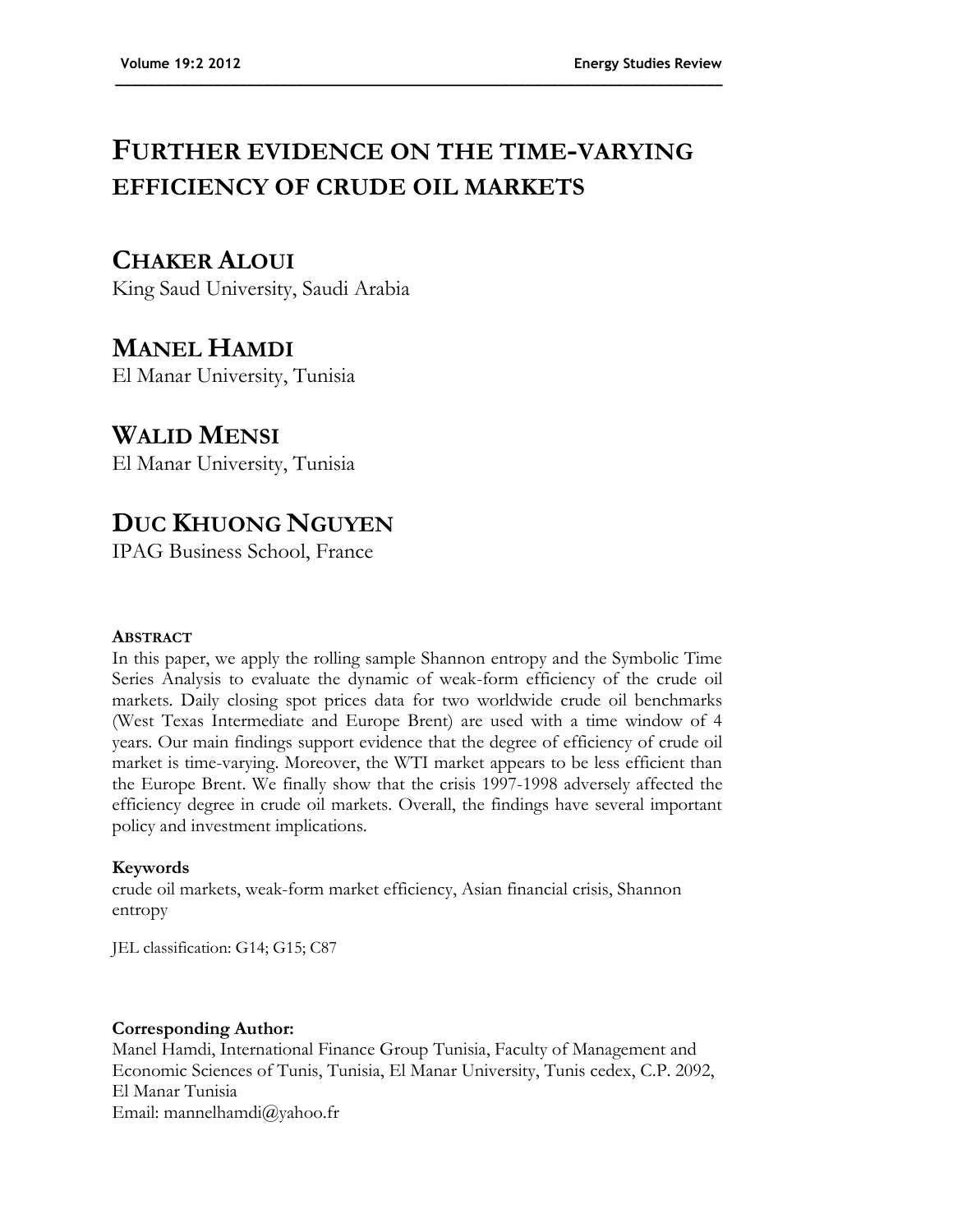#### **1. Introduction**

 $\overline{a}$ 

Crude oil is among the most important fossil fuels and serves as benchmark for the pricing of numerous financial instruments and oil-related products. Over the last decade, the crude oil markets have been characterized by strong upward drifts and wide fluctuations.<sup>1</sup> It is now common that this high volatility may arise from, among others, the imbalance between supply and demand, irregulars events related to weather, market conditions, economic growth, political aspects, investors' psychological expectations as well as other unforeseen events such as wars, embargoes and revolutions. The combined effect of these events, whatever the nature, may cause the price of crude oil to fluctuate without relation to its fundamental value. The degree of informational efficiency of crude oil markets may thus be substantially affected and varies through time.

**\_\_\_\_\_\_\_\_\_\_\_\_\_\_\_\_\_\_\_\_\_\_\_\_\_\_\_\_\_\_\_\_\_\_\_\_\_\_\_\_\_\_\_\_\_\_\_\_\_\_\_\_\_\_\_\_\_\_\_\_\_\_\_\_\_\_\_\_\_\_\_\_\_\_**

The purpose of this article is to examine whether international crude oil markets are weak-form efficient over time as it is likely to be the case. This research question is motivated by the fact that empirical results regarding the dynamic behavior of crude oil prices appear to be controversial in the existing literature. Clear-cut conclusions would therefore allow us to accurately discuss the implications of the results on, for example, energy policies and portfolio management in presence of oil risk. According to Fama (1970, 1991), a market is said to be efficient if all available and relevant information is immediately and fully reflected in the asset prices. The information set is defined as anything that affects asset prices and is divided in three broad categories with respect to the efficient market hypothesis (EMH): past information (weak-form efficiency), public information (semi-strong form efficiency), and public and private information (strong-form efficiency). The validity of the EMH implies that market price forecasts are impossible because there are no accurate patterns to asset prices and that no investor can take advantage of the available information to make abnormal profits.

Only a few studies have empirically questioned the efficient behavior of international crude oil markets. Green and Mork (1991) investigate the efficiency of crude oil markets (monthly prices of Mideast Light and African Light/North Sea crudes) by testing whether the price of a futures contract on crude oil is an efficient predictor of the *ex-post* spot price at the time of merchandise delivery and find evidence of predictability in oil prices for the whole sample period 1978-1985. They also show the improvements of market efficiency when sub-sample periods are considered. Using Lagrange multiplier unit root tests with one and two endogenous structural breaks, Shambora and Rossiter (2007) evaluate the efficiency of crude oil futures market using the artificial neural network technique. Based on the prices of daily nearby crude oil futures contracts, the authors compare the profitability generated by the neural network model to three benchmark trading rules including buy and hold, technical analysis and random walk. Their results indicate that the artificial neural network model outperforms the others strategies, which suggests the inefficiency of crude oil futures market. Maslyuk and Smyth (2008) test the weakform efficiency of weekly spot and futures prices of the WTI and Brent crude oils

<sup>1</sup> Crude oil markets have experienced an unprecedented boom period in the aftermath of the 1997- 1998 financial crisis and the 2001 internet bubble burst. For example, the West Texas Intermediate (WTI) crude oil spot price closed at \$20.74 per barrel on January 2002 and broke a record level of \$133.93 per barrel on June 2008.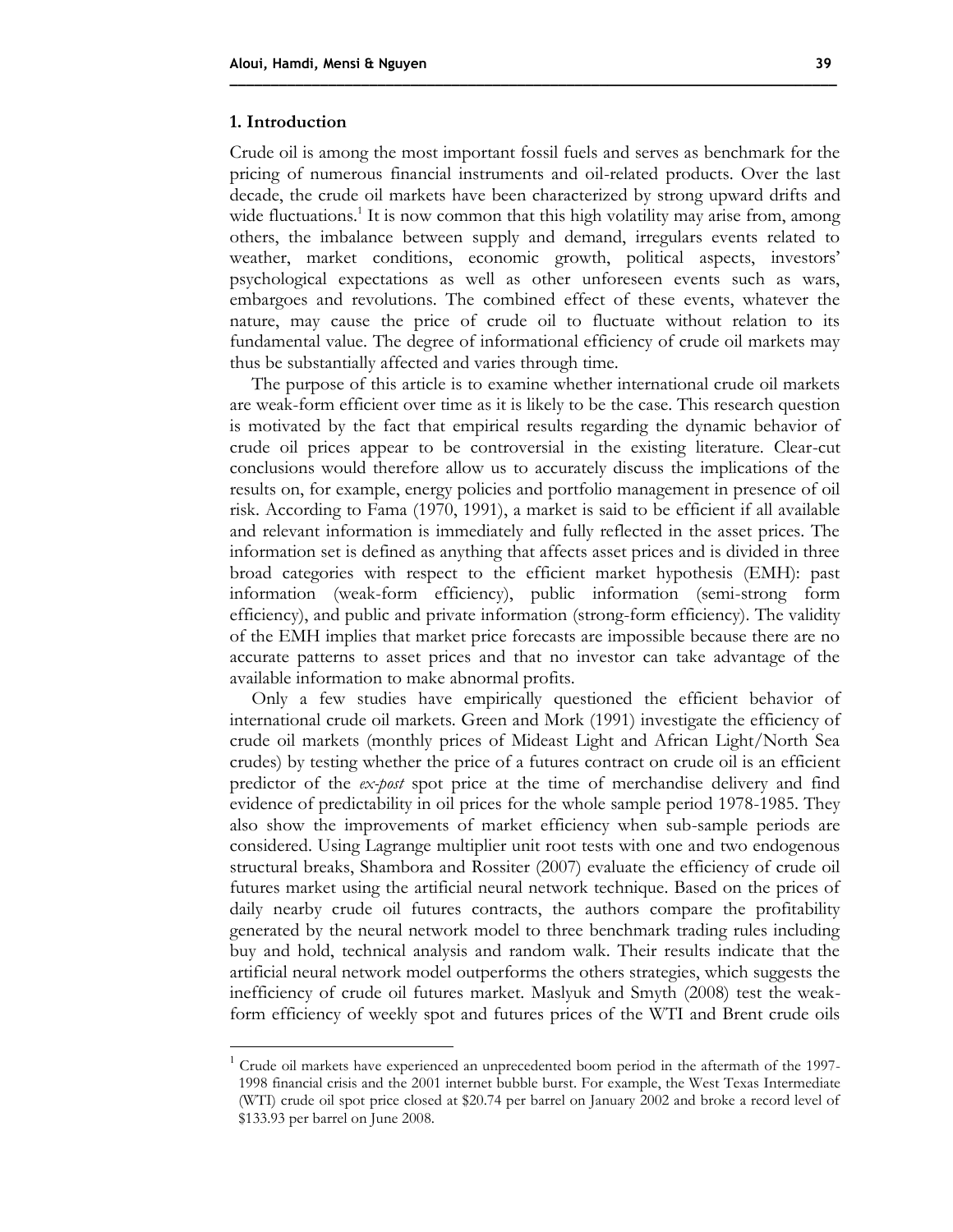over the period 1991-2004. The authors cannot reject the efficient behavior of crude oil markets considered as both oil spot and futures prices can be characterized as a random walk process. Charles and Darné (2009) test the random walk hypothesis for two crude oil markets (WTI and Brent) over the period from June 1982 to July 2008.<sup>2</sup> Their results indicate that the Brent market behaves in accordance with weakform market efficiency, whereas the WTI market seems to be inefficient over the sub-period 1994-2008. Lee and Lee (2009) examine the weak-form efficiency of total energy prices, and four other disaggregated energy prices (coal, oil, gas and electricity) in real terms for OCDE countries over the period 1978-2006. Their panel data stationarity tests allowing for sudden shifts in both level and slope show evidence against the weak-form efficiency for all energy prices, including oil prices.

**\_\_\_\_\_\_\_\_\_\_\_\_\_\_\_\_\_\_\_\_\_\_\_\_\_\_\_\_\_\_\_\_\_\_\_\_\_\_\_\_\_\_\_\_\_\_\_\_\_\_\_\_\_\_\_\_\_\_\_\_\_\_\_\_\_\_\_\_\_\_\_\_\_\_**

Several studies have looked at the possibility of time-variations in the efficiency levels of international crude oil markets. Tabak and Cajueiro (2007) investigate the evolving efficiency hypothesis of WTI and Brent crude oil markets by means of the modified Hurst exponent and document the presence of time-varying degrees of long-range dependence in daily oil returns over the period 1983-2004. Moreover, crude oil markets have become more efficient through time and the WTI crude oil prices seem to be more weak-form efficient than the Brent prices. Alvarez-Ramirez et al. (2008) reach similar conclusions based on their study of time-varying autocorrelations for the Brent, WTI Cushing, and Dubai oil returns over the period 1987-2007. Their results typically indicate that crude oil markets exhibit short-term inefficient behavior, but they are becoming efficient over the long term. It is worth noting that the results presented in Tabak and Cajueiro (2007) is clearly inconsistent with the findings of Charles and Darné (2009), while the short-term predictability in oil return reported in Alvarez-Ramirez et al. (2008) is in line with the findings of Elder and Serletis (2008).

Our present study contributes to the above literature by assessing the timevarying degree of informational efficiency of crude oil markets through a combination of the Symbolic Time Series Analysis (STSA) and the modified Shannon entropy. Compared to other methods of efficiency assessment, this approach has the advantage of being simple to be implemented and appropriate for evaluating the information content of financial time-series. Its use also permits to compare the results across studies. Risso (2008) adopts this approach to examine the relationship between informational efficiency and financial market crashes, and confirms its suitability for testing the weak-form market efficiency.

We structure the remainder of this paper as follows. Section 2 introduces the empirical method and shows how it can be applied to model the time-varying efficiency in the crude oil markets. Section 3 presents data used. Section 4 reports and interprets the obtained results. Concluding remarks are provided in Section 5.

#### **2. ECONOMETRIC METHOD**

 $\overline{a}$ 

Whether a market is informationally efficient or not has direct consequences on the trading strategies and financing decisions of portfolio managers and financial managers operating in commodity markets. Here we investigate whether the actual

<sup>&</sup>lt;sup>2</sup> The authors use a non-parametric variance ratio tests suggested by Wright (2000), and Belaire-Franch and Contreras (2004) as well as the wild-bootstrap variance tests developed by Kim (2006).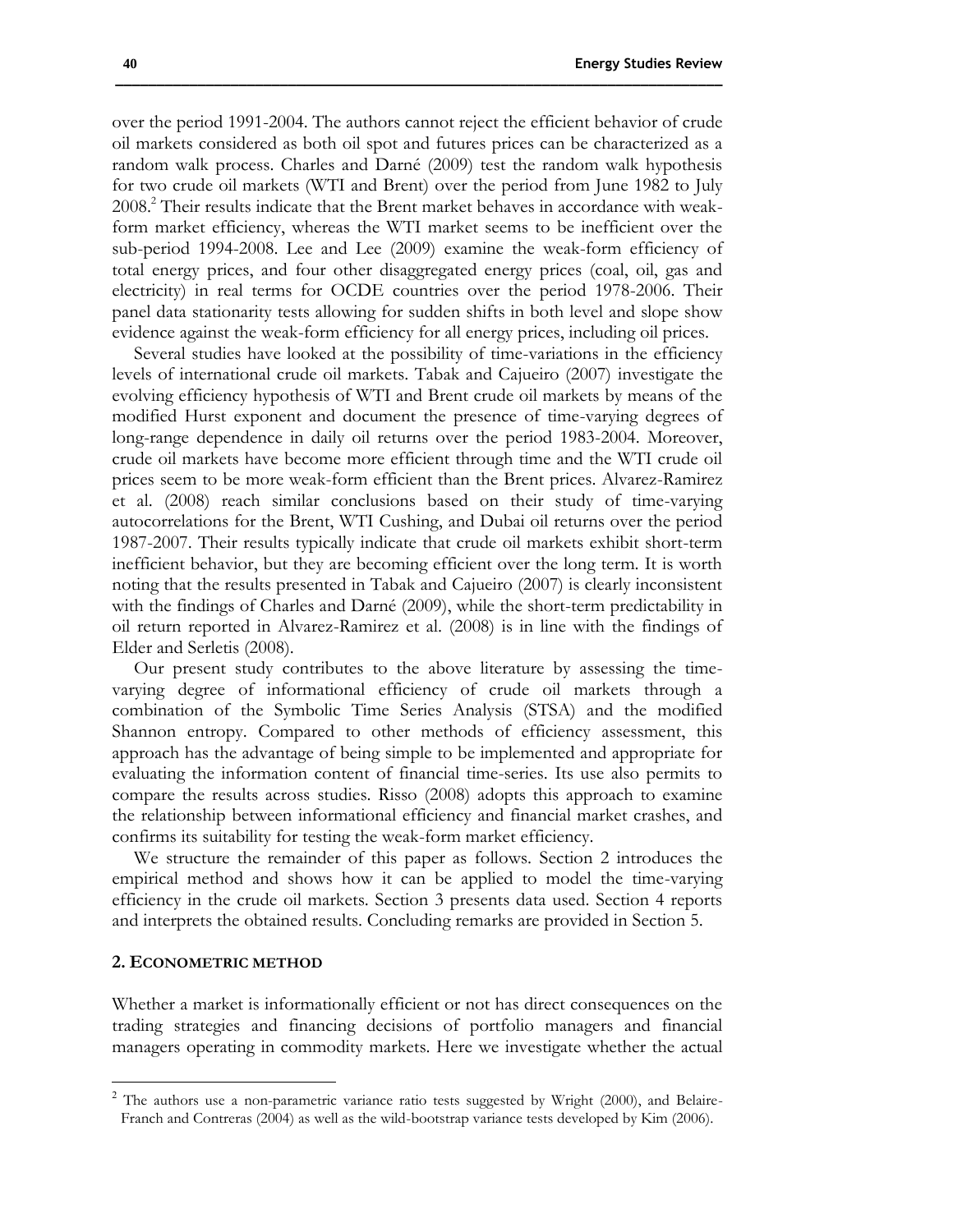crude oil price at time *t* instantaneously and fully reflects all available information relevant for oil pricing. This market condition implies that the past pattern of oil price movements is inexploitable to forecast the future prices. Accordingly, oil returns are unpredictable and independently distributed under the risk-neutral agent assumptions (Fama, 1991).

**\_\_\_\_\_\_\_\_\_\_\_\_\_\_\_\_\_\_\_\_\_\_\_\_\_\_\_\_\_\_\_\_\_\_\_\_\_\_\_\_\_\_\_\_\_\_\_\_\_\_\_\_\_\_\_\_\_\_\_\_\_\_\_\_\_\_\_\_\_\_\_\_\_\_**

We adopt a two-step procedure to test for the weak-form efficiency of crude oil markets. We first refer to the STSA techniques to symbolize the oil return series under consideration in order to detect their different dynamic patterns. We then employ the modified Shannon entropy to assess the quantity and inherent characteristics of information contained in each series. Specifically, the symbolization step consists of transforming oil return series of many possible values into symbolic series of a few distinct values. Following Risso (2008), we define two extreme symbolic dynamics for the crude oil return series such as:

$$
if \begin{cases} r_t \succ 0 & s_t = 1 \\ r_t \le 0 & s_t = 0 \end{cases} \tag{1}
$$

In the above expression,  $r_t$  and  $s_t$  denote oil return series at time  $t$  and its corresponding symbolic series respectively. Accordingly, the symbolic series is none other than a binary random variable that takes a value of one if the return is positive and zero otherwise, and zero being the breaking point between two symbols.<sup>3</sup> The sequences of 0s and 1s for the oil return series thus represent the successive decreases (referred to as "bear market") and successive increases (referred to as "bull market") in oil prices respectively.

Given that the symbolic oil return generating process under the null hypothesis of weak-form efficiency can be considered as a Bernoulli process, the Shannon entropy (*H*) can be applied to evaluate the degree of uncertainty with which the sequences of 0s (1s) will occur. The more uncertain the realization of the sequences of 0s and 1s, the lower is the degree of return predictability. Concretely, let *p* be the probability of observing a sequence of oil price decreases (symbol 0) and  $(1 - p)$  the probability of observing a sequence of oil price increases (symbol 1), the measure of weak-form market efficiency is given by

$$
H = -\frac{1}{\log_2(n)} \Big[ p \log_2(p) + (1 - p) \log_2(1 - p) \Big] \tag{2}
$$

where  $0 \log_2 0 = 0$  by convention.

 $\overline{a}$ 

The expression in Equation (2) is the binary case of Shannon entropy with *n* being equal to 2. *H* is a concave function whose values are bounded between zero and one. The maximum value  $(H = 1)$  is obtained for  $p = 0.5$  when the sequences of the symbolic series are completely random. In this case, the crude oil market is said to be efficient. The entropy reaches its minimum value ( $H = 0$ ) for  $p = 1$  or  $p = 0$ , indicating that a sequence of negative or positive oil returns occurs with certainty and as a result the crude oil market is inefficient. The probability of a sequence of

<sup>&</sup>lt;sup>3</sup> Note that it is possible to define more than two symbols for the oil return series, but in this paper we are only interested in the combinations of negative and positive returns. Thus, zero serves as the convenient partition in the return series.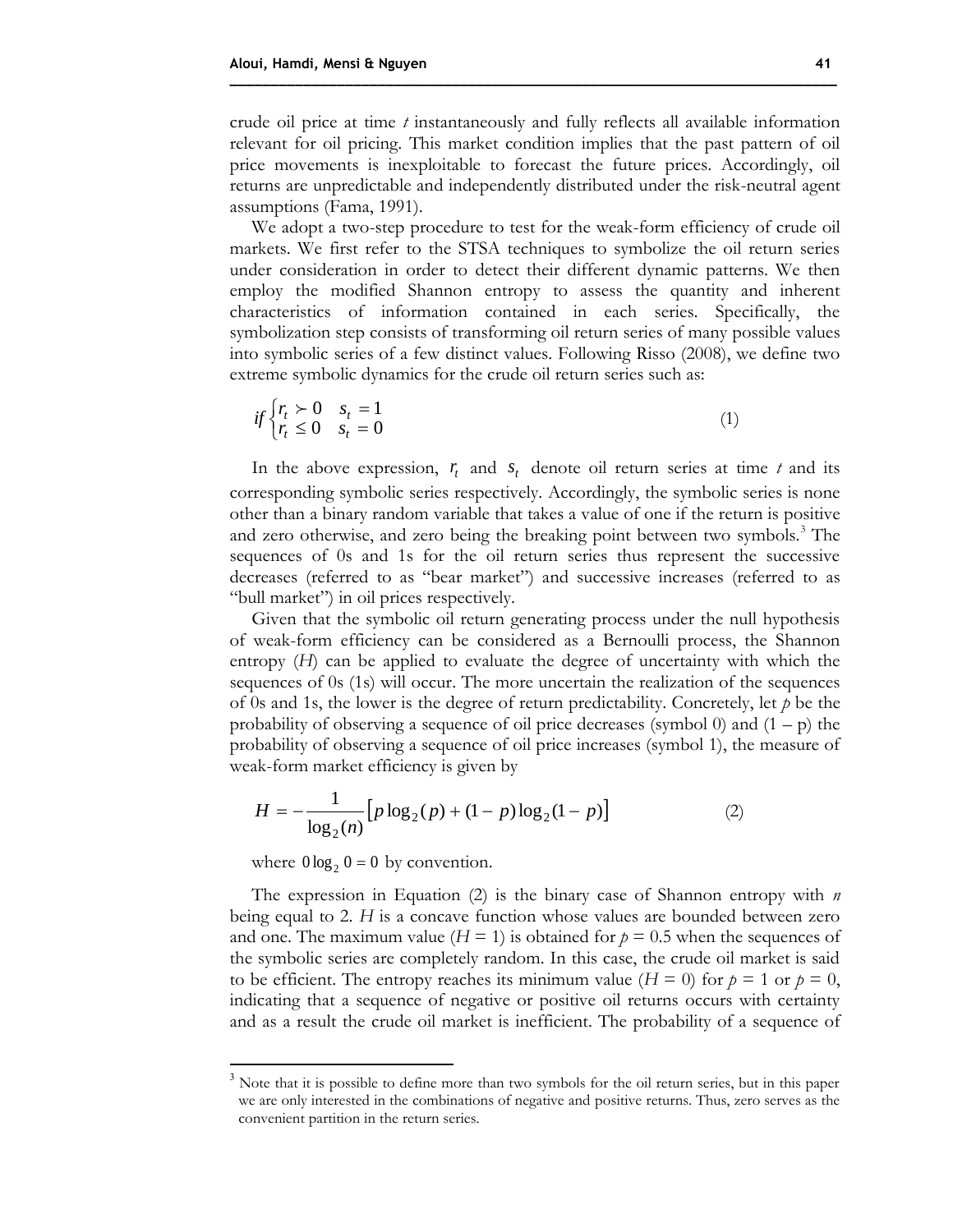negative returns (positive returns) above 0.5 would mean a lower level of weak-form efficiency, and profitable opportunities can be exploited from using patterns in price changes. Note that the probability  $p$  is calculated by relating the number of sequences of 0s to the total number of distinct sequences over the whole period.

**\_\_\_\_\_\_\_\_\_\_\_\_\_\_\_\_\_\_\_\_\_\_\_\_\_\_\_\_\_\_\_\_\_\_\_\_\_\_\_\_\_\_\_\_\_\_\_\_\_\_\_\_\_\_\_\_\_\_\_\_\_\_\_\_\_\_\_\_\_\_\_\_\_\_**

According to Risso (2008), the theoretical expression for *H* is defined as follows

$$
H = \frac{-1}{\log_2(n)} \left( \sum_{i=1}^n p_i \log_2 p_i \right)
$$
 (3)

Where *n* is the total number of sequences and  $p_i$  is the probability of sequence  $i = 1, 2, ..., n$ . The total number of sequences is given by  $n = 2<sup>L</sup>$ , where *L* is a length or a sequence of days.

In order to study the evolution of efficiency in crude oil markets, we use a rolling sample method. That is, we select a time-window of four years (1008 observations) and move it across the time by adding a new observation until the end of the entire sample while estimating the value of *H* for each time-window (Cajueiro and Tabak, 2004). By doing so, we obtain an efficiency index for each oil return series considered.

#### **3. DATA AND STOCHASTIC PROPERTIES**

We consider daily closing spot prices of two crude oil benchmarks: Cushing West Intermediate (WTI), the reference crude oil for the USA, and Europe Brent, the reference crude for the North Sea. The closing prices were extracted from the US Energy Information Administration (EIA) website. Data for WTI crude oil index covers the period from January 02, 1986 to July 03, 2007, while they go from May 20, 1987 through July 03, 2007 for Brent crude oil index. The continuously compounded daily returns are computed by taking the differences in the logarithm of two consecutive prices. These return series are then transformed into symbolic series with two symbols (1 for positive returns, and 0 otherwise) before the Shannon entropy can be applied to construct the efficiency indices.

|                    | WTI       | <b>Brent</b> |
|--------------------|-----------|--------------|
| Mean               | 0.012     | 0.025        |
| Median             | 0.056     | 0.000        |
| Maximum            | 19.150    | 17.333       |
| Minimum            | $-40.630$ | $-36.121$    |
| Standard deviation | 2.539     | 2.321        |
| Skewness           | $-1.045$  | $-0.830$     |
| Kurtosis           | 20.966    | 19.982       |
| Jarque-Bera        | 72793***  | 62982***     |
|                    | $1345***$ | $1146$ ***   |

**Table 1. Statistical properties of crude oil returns**

Notes: Jarque-Bera and  $Q^2(10)$  refer to the empirical statistics of the Jarque-Bera test for normality and the Ljung-Box test for autocorrelation applied to squared returns, respectively. \*\*\* denotes the rejection of the null hypothesis of normality and no autocorrelation at the 1% level.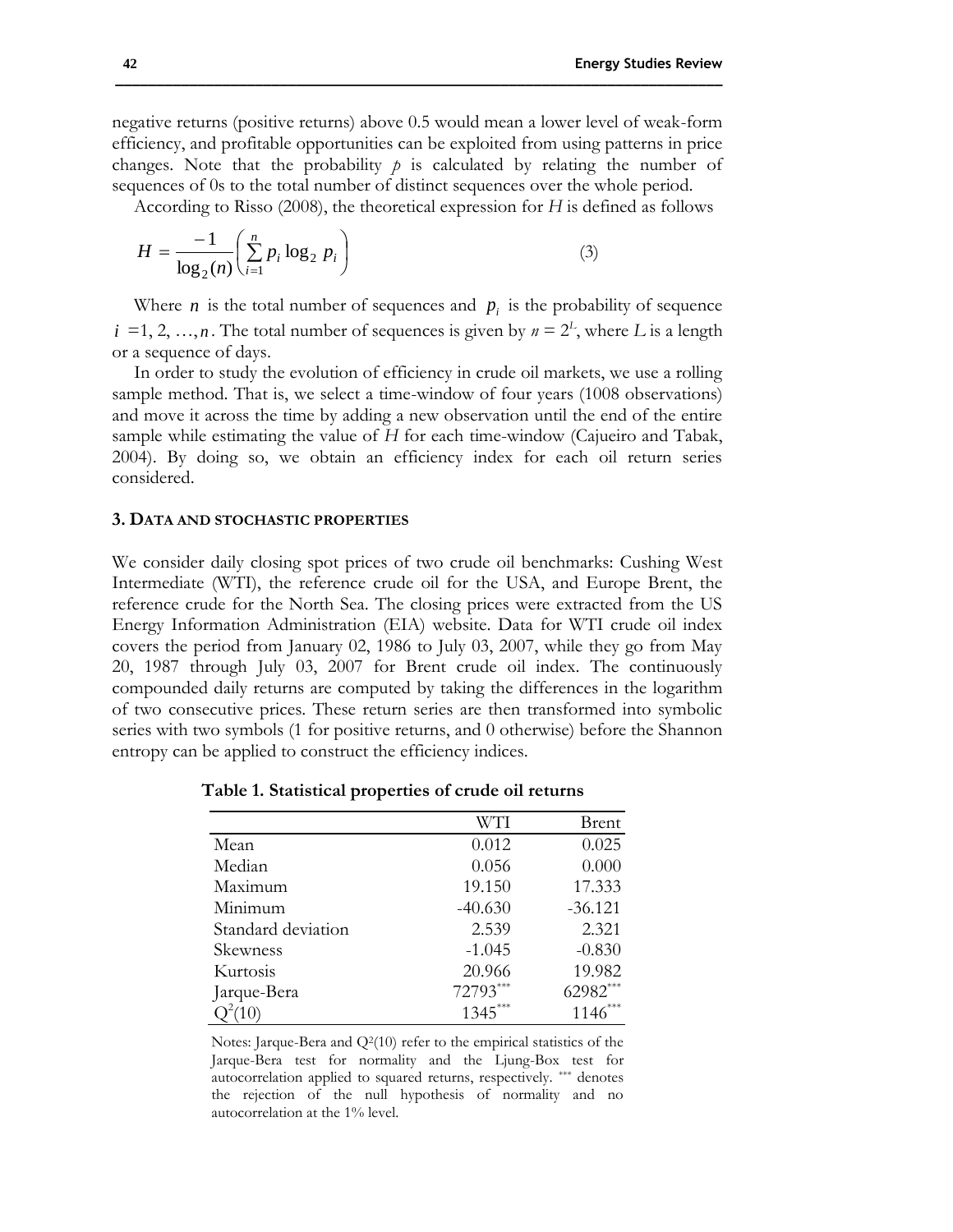Descriptive statistics for all the daily return series are reported in Table 1. It is observed that daily return series have several features in common as far as the third and fourth moments are considered. More precisely, they are negatively skewed and have large kurtosis coefficients, compared to the levels of a normal distribution. This confirms the fact that the normality is clearly rejected according to the Jarque-Bera test statistics. We also test for serial correlations using the Ljung-Box Q statistics of order 10 based on the squared returns, and the results do not reject the null hypothesis of autocorrelations, meaning that there are some predictable patterns in daily oil returns.

**\_\_\_\_\_\_\_\_\_\_\_\_\_\_\_\_\_\_\_\_\_\_\_\_\_\_\_\_\_\_\_\_\_\_\_\_\_\_\_\_\_\_\_\_\_\_\_\_\_\_\_\_\_\_\_\_\_\_\_\_\_\_\_\_\_\_\_\_\_\_\_\_\_\_**

|      | W'T'I       | Brent       |
|------|-------------|-------------|
| ADE  | $-41.36***$ | $-37.85***$ |
| pр   | $-66.65***$ | $-77.43***$ |
| KPSS | 0.3154      | 0.2387      |

**Table 2. Results of unit root tests and stationarity analysis**

Notes: ADF is the Augmented Dickey-Fuller (1979) unit-root test statistics. PP is the Phillips-Perron (1988) unit-root test statistics. KPSS is the Kwiatkowski, Phillips, Schmidt and Shin (1992) stationarity test statistics. \*\*\* denotes the rejection of the null hypothesis at the 1% level.



**Figure 1. Time-variations of daily crude oil spot prices and returns**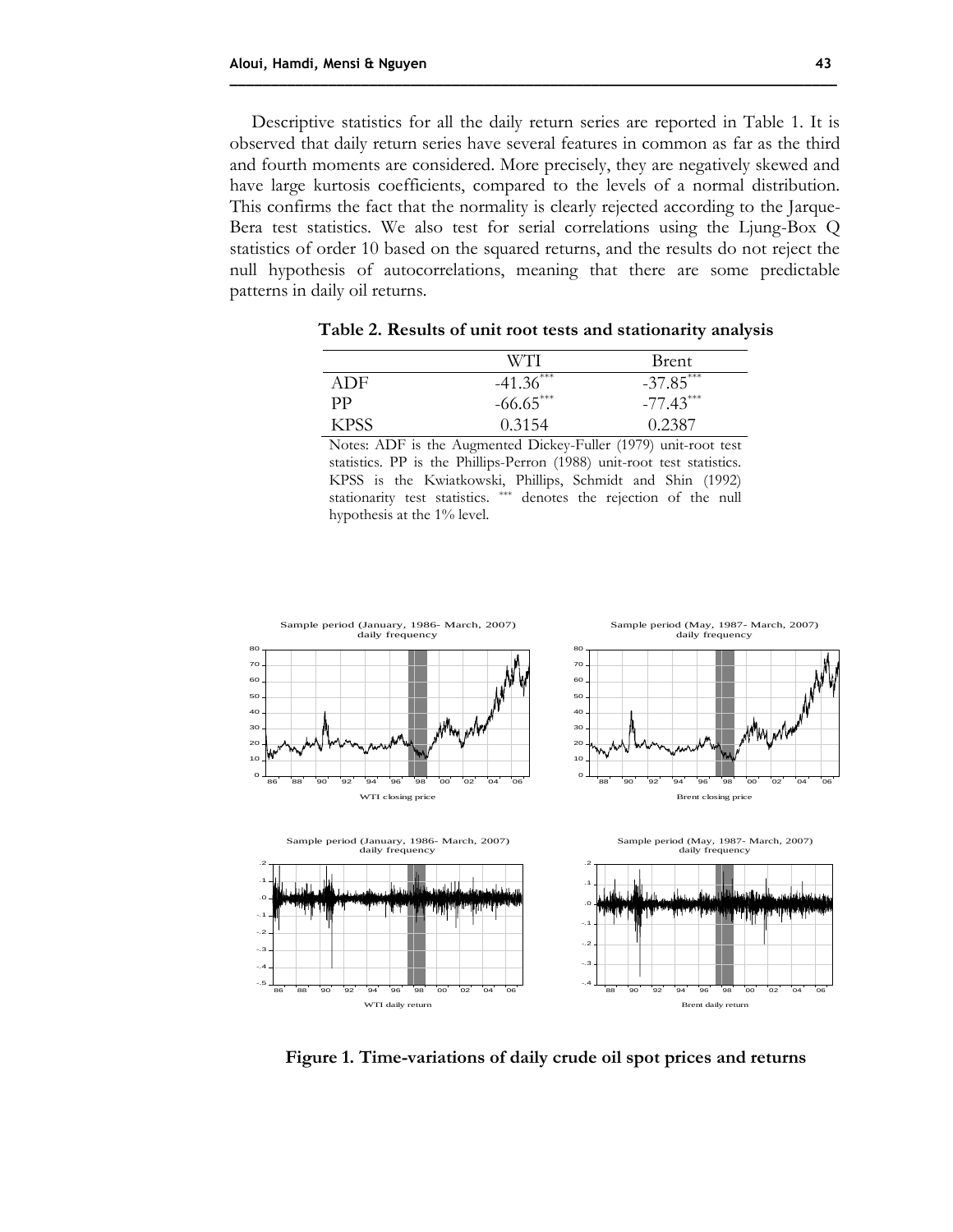Table 2 presents the obtained results of some commonly used stationary tests: the Augmented Dickey-Fuller (ADF), Phillips-Perron (PP), and Kwiatkowski, Phillips, Schmidt and Shin (KPSS) stationarity test.<sup>4</sup> Both ADF and PP tests reject hypothesis of unit root for all the daily returns, meaning that crude oil return time series are governed by an *I(0)* process which have no long-range memory. For the KPSS test, the results reveal that we cannot reject the null hypothesis of stationarity at the 1% level for all the return series.

We show, in Figure 1, the time-variations of daily crude oil prices and returns. We observe obvious signs of price and return persistence which are interrupted by some periods of strong movements, suggesting the potential of conditional heteroscedasticity in times series of oil returns. The darker region coincides with the advent of the Asian financial crisis. Moreover, the normal probability plots and the histograms against normal distribution graphs show that all the daily returns exhibit asymmetry and fat tails. Our preliminary results are in line with previous findings reported in, among others, Hung et al. (2008), and Aloui and Mabrouk (2010).

#### **4. EMPIRICAL RESULTS**

 $\overline{a}$ 

The estimation of the Shannon entropy over different rolling time-windows from the moment 1 to  $T$  (total number of observations) allows us to obtain a time-varying *H* series, which is our measure of efficiency. We summarize the descriptive statistics of Shannon entropy exponent for WTI and Brent crude oil markets in Table 3, and use the median to compare the levels of efficiency across markets.

|                    | WTI          | <b>Brent</b>  |
|--------------------|--------------|---------------|
| Mean               | 0.9936       | 0.9940        |
| Median             | 0.9935       | 0.9939        |
| Maximum            | 0.9972       | 0.9979        |
| Minimum            | 0.9899       | 0.9894        |
| Standard deviation | 0.0016       | 0.0018        |
| Skewness           | 0.1365       | 0.1048        |
| Excess kurtosis    | 2.4375       | 2.2226        |
| Jarque-Bera        | $71.8921***$ | $111.0282***$ |

**Table 3. Summary statistics of the modified Shannon entropy**

Notes: Jarque-Bera refers to the empirical statistics of the Jarque-Bera test for normality. \*\*\* denotes the rejection of the null hypothesis at the 1% level.

As we can see, the minimum of Shannon entropy exponent is equal to 0.9894 for Brent market and 0.9899 for WTI market. The maximum of Shannon entropy exponent is higher for Brent index than for WTI index. On average, both crude oil markets are not weak-form efficient since the means of the respective Shannon

<sup>4</sup> The ADF and PP tests are based on the null hypothesis of a unit root, while the KPSS test examines the null of no unit root. In Table 3 we only report the results under the assumption of no intercept. Similar results are obtained with intercept and/or linear trend, but they are not reported here for concision purpose. The lag length of the ADF test regressions is selected using the Schwarz Information Criteria (SIC) and the bandwidth for the PP test regressions is set using a Bartlett Kernel.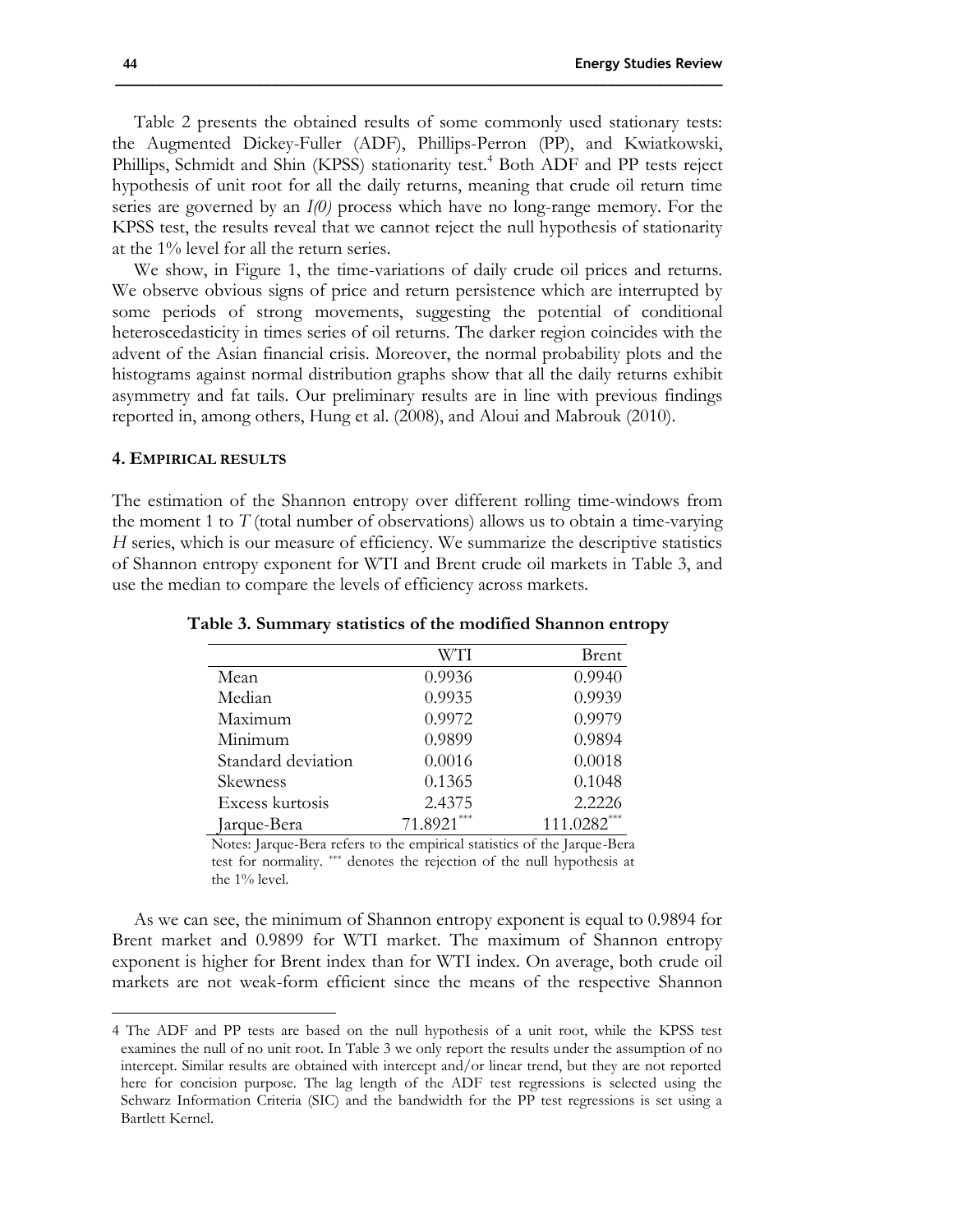entropies are below the unity (i.e., price discovery on crude oil markets is totally random). Furthermore, WTI efficiency measure appears to be less volatile than the Brent as indicated by their respective the standard deviations (0.18% for Brent versus 0.16% for WTI). The magnitude of the skewness and kurtosis coefficients indicate that both series depart from a normal distribution. Indeed, the positivity of the skewness coefficient shows that both series are asymmetrically distributed with a longer right tail. Excess kurtosis is less than 3 and significant for WTI and Brent indices. All these signs of non-normality are confirmed by the results of the Jarque-Bera test as well as the normal probability plots (against normal distribution) and the Kernel density function plots of the estimated Shannon entropy exponents for both WTI and Brent indices, as shown in Figure 2. Effectively, large and permanent deviations from normality characteristics are observed for both time series, which typically reveals that our estimated efficiency measure evolve in a non-normal manner.

**\_\_\_\_\_\_\_\_\_\_\_\_\_\_\_\_\_\_\_\_\_\_\_\_\_\_\_\_\_\_\_\_\_\_\_\_\_\_\_\_\_\_\_\_\_\_\_\_\_\_\_\_\_\_\_\_\_\_\_\_\_\_\_\_\_\_\_\_\_\_\_\_\_\_**



**Figure 2. Normal probability and Kernel density plots of the Shannon entropy**

The rejection of normal distributions of the Shannon entropy exponents requires us to perform several nonparametric tests in order to confirm our assessment that the Brent market behaves more efficiently according to Fama (1970, 1991)'s weakform efficiency form than the WTI market, and thus to insure the robustness of relative efficiency comparison between studied markets. Note that the use of a nonparametric statistics approach also makes the economic interpretations of our findings meaningful and without any spurious bias. We apply nonparametric tests to compare the medians of the informational efficiency measure between WTI and Brent markets, and the results are reported in Table 4. As we can see, the null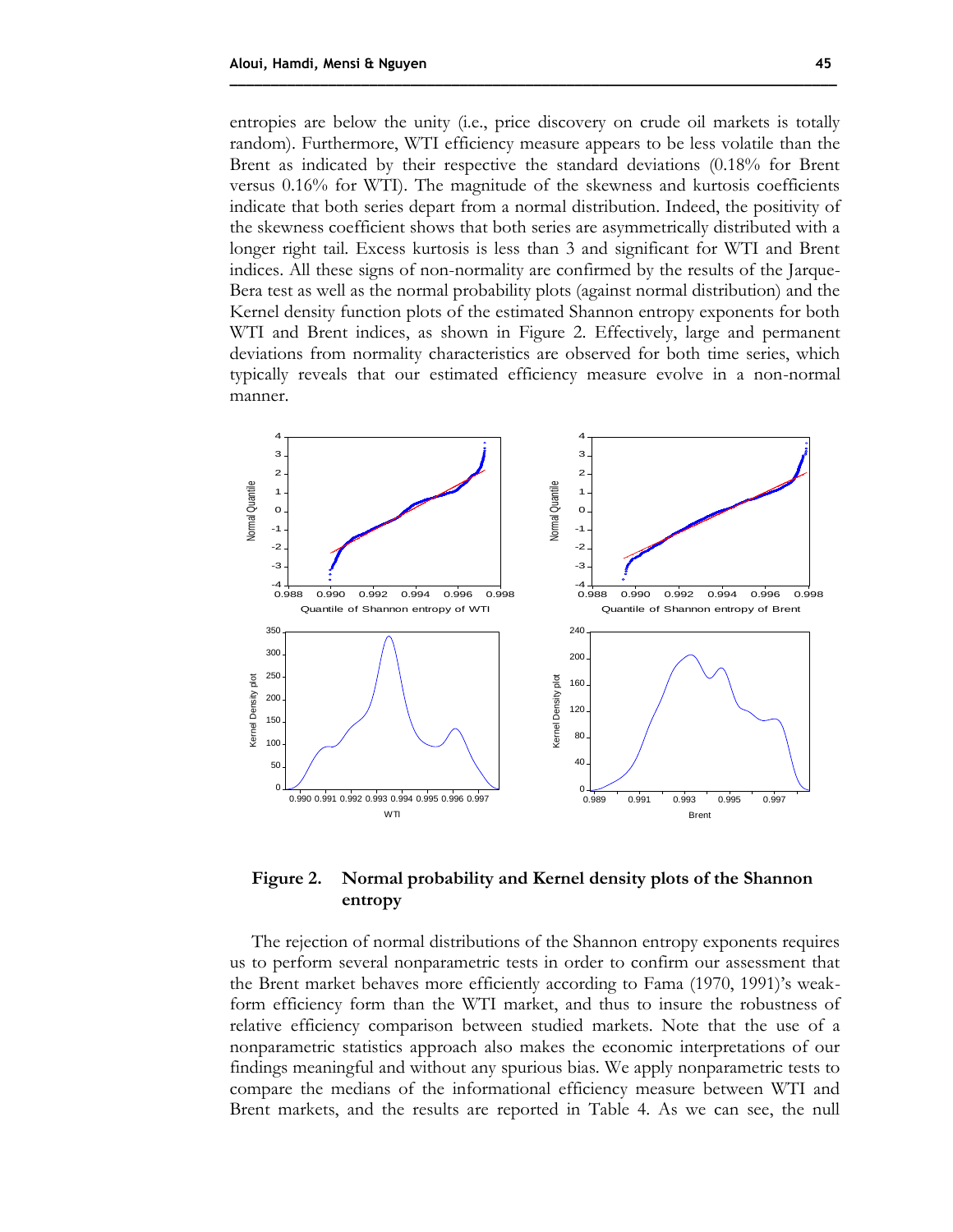hypothesis of equality of medians is strongly rejected at the 1% level. This finding leads us to conclude that over the study period the median of the entropy value (*H*) is statistically larger for the Brent market than for the WTI market, or equivalently the Brent market is more efficient than the WTI one.

The difference observed in the level efficiency between two crude oil markets can be explained by the market-specific factors. Indeed, the Brent market is more international in nature and more representative of the world oil market, which typically suggests that it may contain a more important amount of information flow than does the WTI market. According to this factor, investors can execute hedging operations with ease in Brent market, and thus exploitable return-predictability opportunities will disappear quickly. By contrast, the WTI market might be exposed to significant speculation activities which deviate oil prices far from their efficient levels. In a recent study, Cifarelli and Paladino (2010) test the impact of speculative activity on the WTI oil price dynamics, and assess that this market is not a fundamentals-driven market.

|              | Med. Chi- |            |          | Adj. Med. Kruskal- Kruskal-Wallis | Van der  |
|--------------|-----------|------------|----------|-----------------------------------|----------|
|              | square    | Chi-square | Wallis   | $(tie-adi.)$                      | Waerden  |
| WTI.         | 2549.828  | 2541.362   |          | 3827.703 3827.704                 | 3828.074 |
|              | (0.0000)  | (0.0000)   | (0.0000) | (0.0000)                          | (0.0000) |
| <b>Brent</b> | 3886.704  | 3876.897   |          | 3740.129 3740.129                 | 3657.731 |
|              | (0.0000)  | (0.0000)   | (0.0000) | (0.0000)                          | (0.0000) |

**Table 4. Tests of equality of medians**

Notes: This table reports the empirical statistics of several nonparametric tests for the equality of medians. The associated p-values are given in parenthesis. The use of these tests are indeed motivated by the fact our efficiency measures estimated from the modified Shannon entropy do not follow a normal distribution.

We are now interested in the evolving feature of crude oil market efficiency. For this we present in Figure 3 the time-paths of the Shannon entropies for WTI and Brent markets. A graphical comparison is given in Figure 4. Recall that these efficiency measures are estimated using a 4-year time-window and a time span of five days. As it can be observed, the efficiency dynamics is not similar for the two crude oil markets considered. In addition to the market microstructure reason we have mentioned above, this difference may be also explained by the matter of storage tank capacity and logistic infrastructure (Horsnell and Mabro, 1993). For instance, high levels of inventories at Cushing, due for example to uncertainties about the supply-demand conditions, tend to depress the price of the WTI crude oil market relative to the Brent market. Moreover, as noted by Charles and Darné (2009), the North American Free Trade Agreement (NAFTA) plays an important role for efficiency of crude oil market, but it has contributed to increase the efficiency level for Brent market and not for the WTI.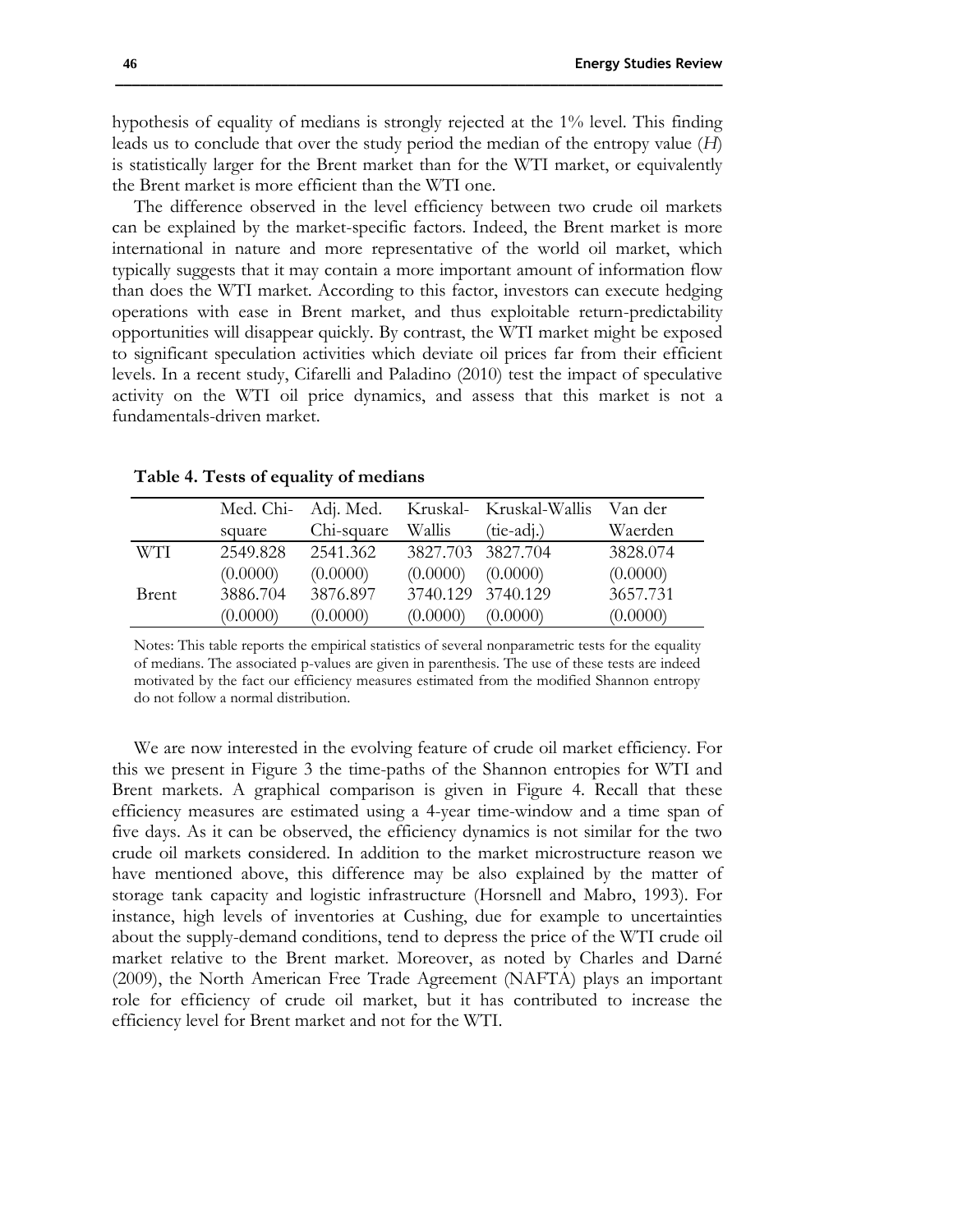

**\_\_\_\_\_\_\_\_\_\_\_\_\_\_\_\_\_\_\_\_\_\_\_\_\_\_\_\_\_\_\_\_\_\_\_\_\_\_\_\_\_\_\_\_\_\_\_\_\_\_\_\_\_\_\_\_\_\_\_\_\_\_\_\_\_\_\_\_\_\_\_\_\_\_**

**Figure 3. Time-paths of daily efficiency measure**



**Figure 4. Comparison of evolving market efficiency**

Further, a careful inspection of Figure 3 indicates that the efficiency measures of crude oil markets considered have some characteristics in common. We first observe a sudden drop in their efficiency measure in August 1990, which coincides obviously with the Iraqi Invasion of Kuwait. In September 2001 and March 2003, the WTI and Brent crude oil market efficiency attains its lowest level, and one would think that this result is due to increasing uncertainties caused by the September 11, 2001 terrorist attacks and the USA military action in Iraq (Gulf war) respectively. The devastating Asian financial crisis of 1997-1998 seems also to significantly decrease the weak-form efficiency degree of both crude oil markets. Our approach also permits us to examine this proposition by implementing a logit model where the Asian financial crisis event is represented by a binary variable  $(y<sub>i</sub>)$ that takes the value of one during the crisis period (from July 2, 1997 to December 31, 1998) and the value of zero otherwise. The latent binary variable  $y_i^*$  $y_i^*$  is modeled as follows

$$
y_i^* = \alpha + \beta H_i + \varepsilon_i \tag{4}
$$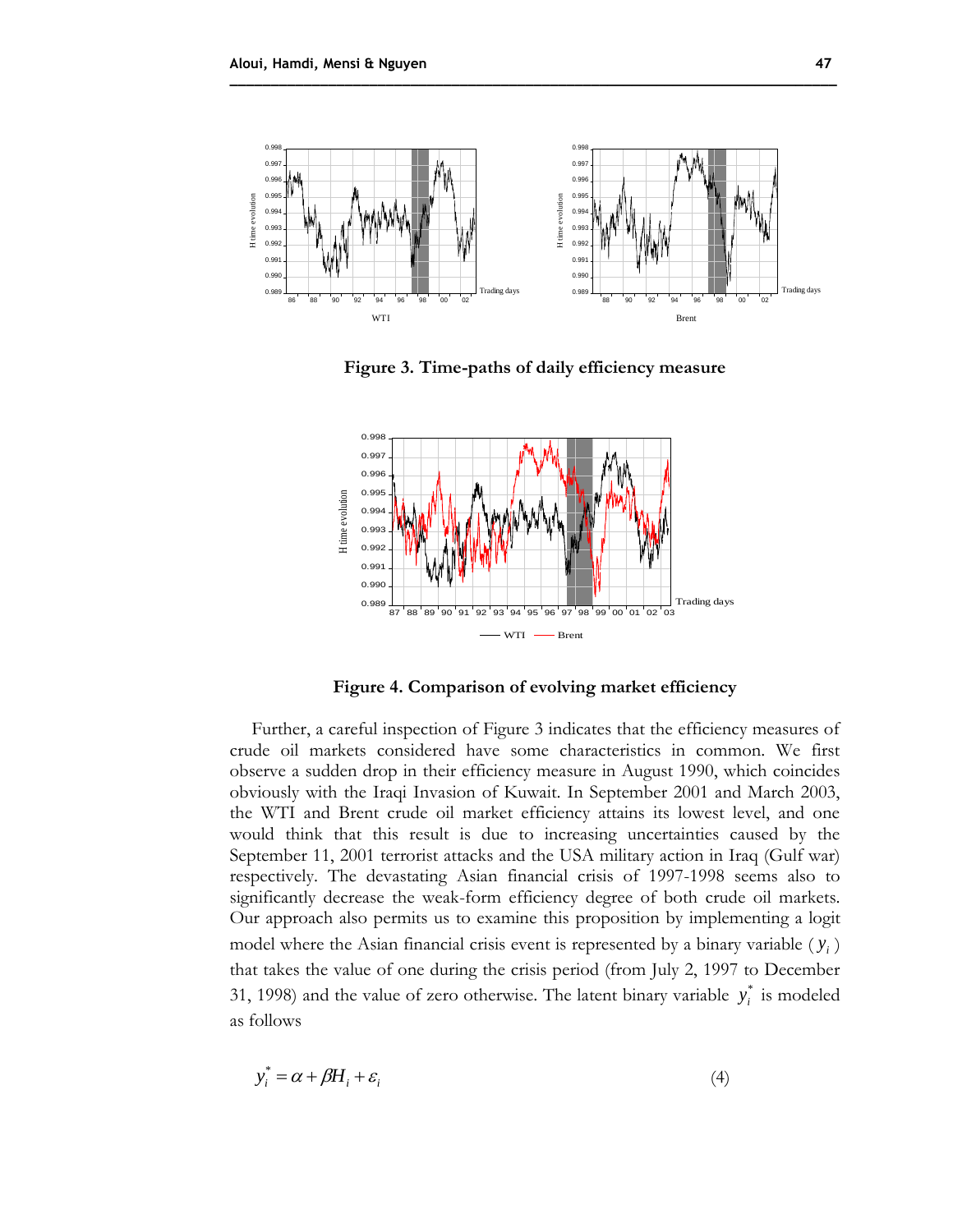where  $H_i$  is the efficiency measure and  $\varepsilon_i$  is an error term.

The observable variable  $y_i$  is given by

$$
y_i = \begin{cases} 1 & \text{if } y_i^* \succ 0 \\ 0 & \text{otherwise} \end{cases}
$$
 (5)

The logit model can thus be represented as

$$
P(y_i = 1) = \frac{1}{1 + e^{-(\alpha + \beta H_i)}} = \frac{e^{(\alpha + \beta H_i)}}{1 + e^{(\alpha + \beta H_i)}}\tag{6}
$$

Table 5 reports the results of the logit model which show a negative link between the degree of week-form efficiency and the 1997-1998 Asian financial crisis.<sup>5</sup> Effectively, the probability of crisis increases with the decline in the efficiency measure. This result may be explained by the impacts of increased market uncertainties following the devaluation of the Thai baht, which in turn rose up the instability and the volatility of crude oil markets. The sudden withdrawal of foreign portfolio investments and increased informational asymmetries were also the factors that reduce the level of market efficiency and disrupt the oil market functioning.

| Variable                        | Coefficient | Std. Error | z-Statistic | P-value |
|---------------------------------|-------------|------------|-------------|---------|
| Panel A: WTI crude oil market   |             |            |             |         |
| $\alpha$                        | 371.151     | 35.866     | 10.348      | 0.0000  |
| $\beta$                         | $-376.069$  | 36.124     | $-10.410$   | 0.0000  |
| Probability (LR stat.)          |             |            |             | 0.0000  |
| Panel B: Brent crude oil market |             |            |             |         |
| $\alpha$                        | 163.584     | 24.163     | 6.7697      | 0.0000  |
| β                               | $-166.320$  | 24.317     | $-6.8395$   | 0.0000  |
| Probability (LR stat.)          |             |            |             | 0.0000  |

**Table 5. 1997-1998 Asian financial crisis and weak-form efficiency**

Notes:  $\alpha$  and  $\beta$  are the estimated coefficients associated with the constant and the efficiency measure, respectively. The probability (LR stat.) is the probability associated with the likelihood ratio statistics.

Summarizing all, our empirical results show the evolving feature of crude oil market efficiency, but the extent to which the weak efficiency improves over time cannot be confirmed. They are also not in line with those of Tabak and Cajueiro (2007) because we find that the Brent crude oil market is more weak-form efficient than the WTI market. Following the suggestions of previous studies, we also think that market deregulation, storage and logistic infrastructure are candidate factors for explaining the difference in the degree of efficiency across markets. Indeed, all these factors appear to be less favorable for WTI market than for Brent market. For instance, Charles and Darné (2009) show that the effects of market deregulation on

 $\overline{a}$ 

<sup>&</sup>lt;sup>5</sup> Lim et al. (2008), Risso (2008), and Mensi (2012) obtain similar results for other financial markets.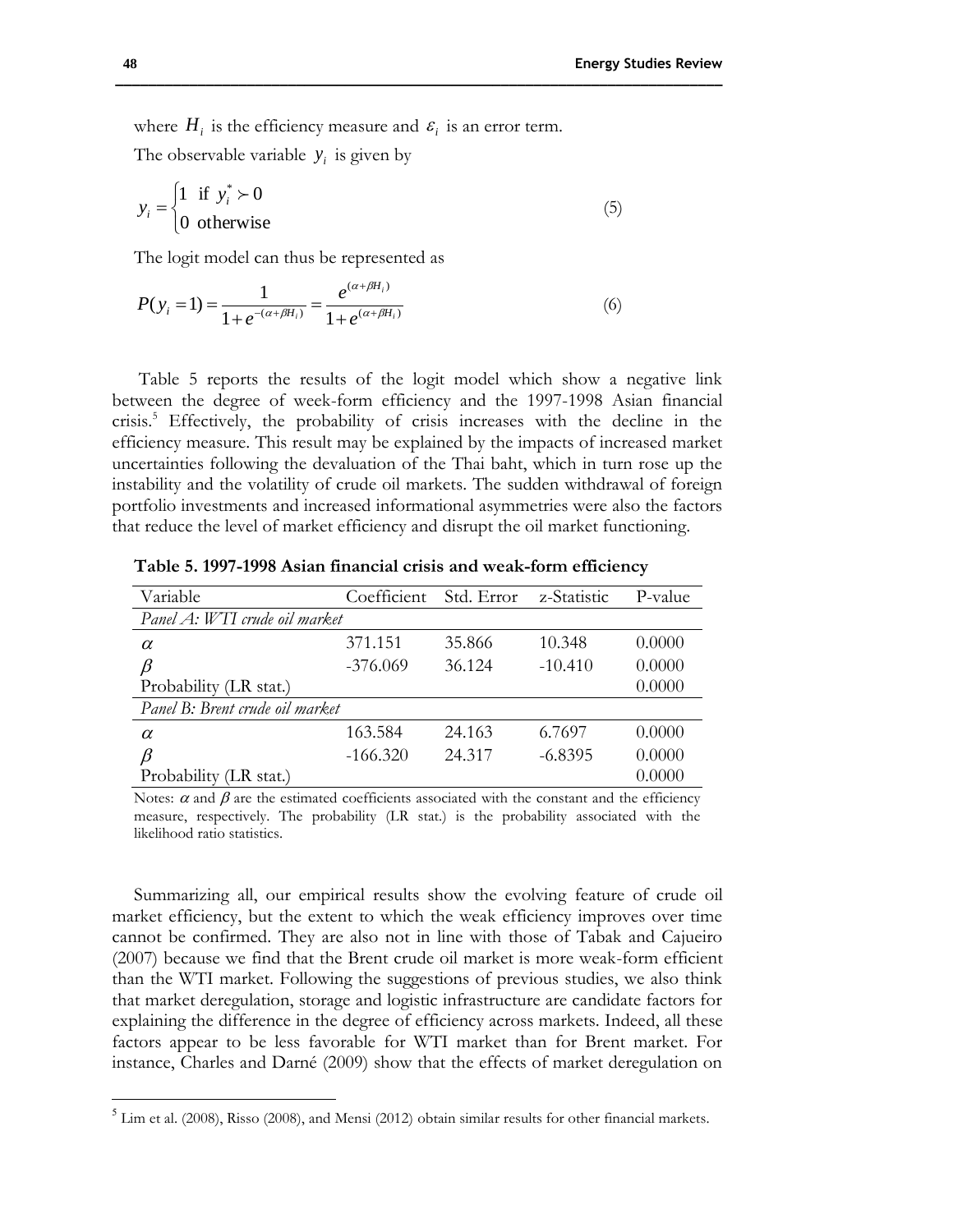the efficiency of WTI market over the sub**-**period 1984**-**2008 were not effective. For their part, Horsnell and Mabro (1993) explain this result by the fact that the WTI crude oil price is significantly affected by its storage tank capacity and its logistic infrastructure. Finally, Lee and Lee (2009) report that all energy markets (coal, gas, oil, and electricity) they consider are inefficient due essentially to the lack of

#### **5. CONCLUSION**

arbitrages opportunities.

A vast literature has documented the importance of the efficiency market hypothesis with respect to the actions of both investors and policymakers. In this paper we shift our focus to the examination of the efficiency hypothesis in the crude oil markets by adopting a new approach which combines the Symbolic Time Series Analysis with the Shannon entropy. Using daily oil returns for WTI and Brent crude oil indices, we find that the efficiency degree of both crude oil markets varies through time, but the Brent market is more efficient than the WTI index according to Fama (1970, 1991)'s weak-form efficiency. Moreover, the efficiency measure of the Brent market tends to decline when we approach the end of the estimation method, while the WTI market experiences increases in the efficiency degree (see, Figure 5). Furthermore, we show evidence of a negative link between the Asian financial crisis and the level weak-form efficiency in the crude oil markets.

**\_\_\_\_\_\_\_\_\_\_\_\_\_\_\_\_\_\_\_\_\_\_\_\_\_\_\_\_\_\_\_\_\_\_\_\_\_\_\_\_\_\_\_\_\_\_\_\_\_\_\_\_\_\_\_\_\_\_\_\_\_\_\_\_\_\_\_\_\_\_\_\_\_\_**

Our conclusions have several practical implications for commodity portfolio management, forecasting crude oil market volatility shocks, and hedging crude oil market risks. That is, over the periods with higher degree of market efficiency, the crude oil prices can be reasonably viewed as accurate signals for capital allocation and pricing of oil-related products and derivatives instruments. Individual and professional investors managing global portfolios with exposure to oil price risk may believe that their funds are directed to the most productive uses. Further, a strategy of randomly diversifying across securities and market sectors with little or no information cost would generate higher benefits than any other strategies relying on larger information set and execution costs. Inversely, the periods of lower market efficiencies, being found to be quite persistent in our study, give rise to exploitable opportunities and significant speculative activities in both spot and futures markets for oil. An investor can, for example, make excess returns by appropriately buying/selling crude oil when its price is below/above the fundamental value.

#### **ACKNOWLEDGEMENTS**

The first author, Chaker Aloui, would like to thank the Deanship of Scientific Research at King Saud University represented by the research center at CBA for supporting this research financially.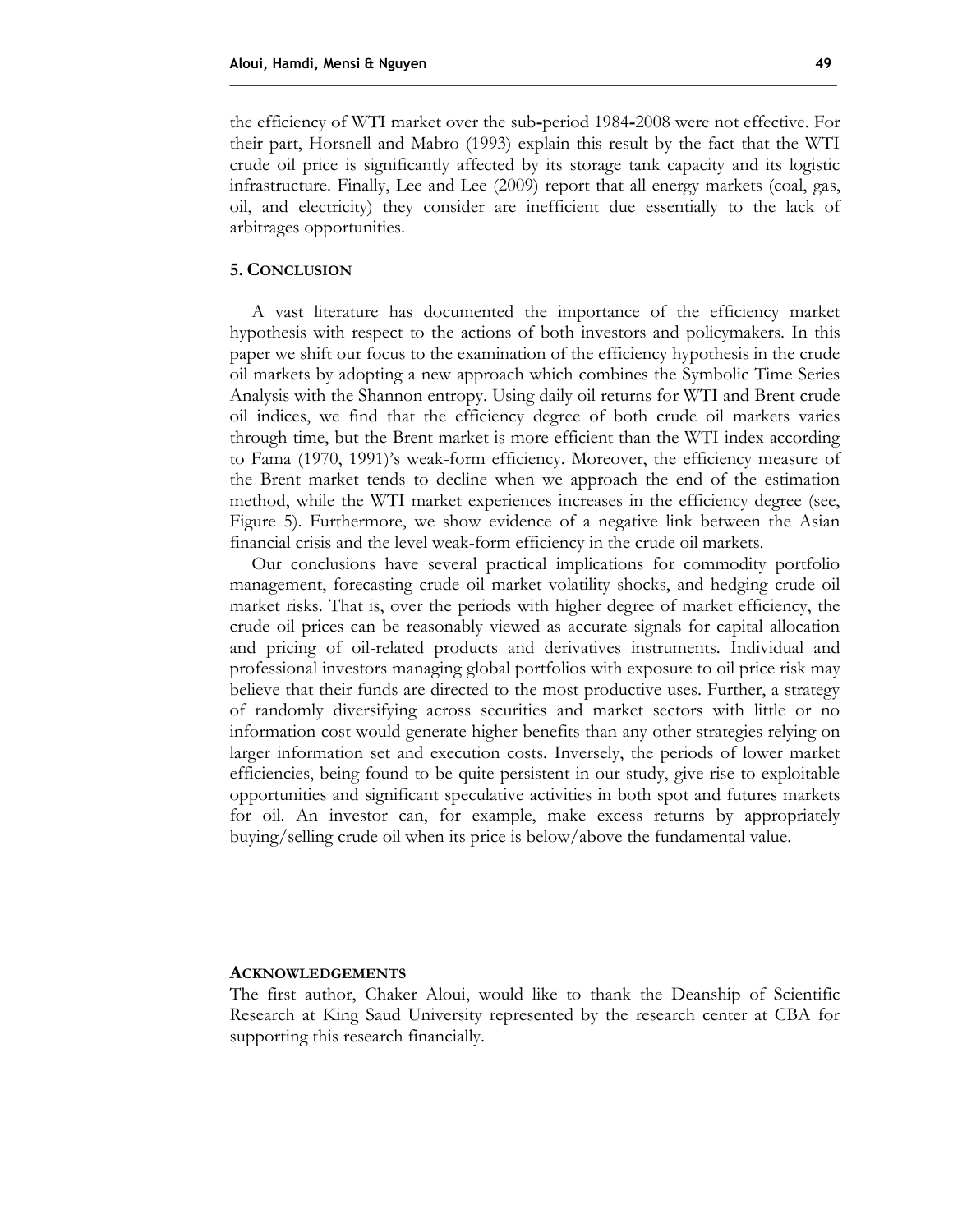#### **REFERENCES**

- Aloui, C. and Mabrouk, S. (2010), "Value-at-risk estimations of energy commodities via long-memory, asymmetry and fat-tailed GARCH models", *Energy Policy*, 38, 2326-2339
- Alvarez-Ramirez, J. and Rodriguez, E. (2008), "Short-term predictability of crude oil markets: a detrended fluctuation analysis approach", *Energy Economics*, 30, 2645- 2656.
- Belaire-Franch, J. and Contreras, D. (2004), "Ranks and signs-based multiple variance ratio tests", *Working paper*, University of Valencia.
- Cajueiro, D.O. and Tabak, B.M. (2004), "Ranking efficiency for emerging markets", *Chaos, Solutions & Fractals*, 22, 349-352.
- Charles, A. and Darné, O. (2009), "The efficiency of the crude oil markets: Evidence from variance ratio tests", *Energy Policy*, 37, 4267-4272.
- Cifarelli, G. and Paladino, G. (2010), "Oil price dynamics and speculation: A multivariate financial approach", *Energy Economics*, 32, 363-372.
- Dickey, D. and Fuller, W. (1979), "Distribution of the estimators for autoregressive time series with a unit root", *Journal of the American Statistical Association*, 74, 427- 431.
- Elder, J. and Serletis, A. (2008), "Long memory in energy futures prices", *Review of Financial Economics*, 17, 146-155.
- Fama, E.F. (1970), "Efficient capital markets: a review of theory and empirical work", *Journal of Finance*, 25, 383-417
- Fama, E.F. (1991), "Efficient capital markets: II", *Journal of Finance*, 46, 1575-1617.
- Green, S.L. and Mork, K.A. (1991), "Toward efficiency in the crude oil market", *Journal of Applied Econometrics*, 6, 45-66.
- Horsnell, P. and Mabro, R. (1993), "Oil markets and prices: the Brent market and the formation of world oil prices", *Oxford: Oxford University Press*.
- Hung, J.C., Lee, M.C. and Liu, H.C. (2008), "Estimation of value-at-risk for energy commodities via fat-tailed GARCH models", *Energy Economics*, 30, 1173-1191.
- Kim, J.H. (2006), "Wild bootstrapping variance ratio tests", *Economics Letters*, 92, 38- 43.
- Kwiatkowski, D., Phillips, P.C.B., Schmidt, P. and Shim, Y. (1992), "Testing the null hypothesis of stationarity against the alternative of a unit root: how sure are we that economic time series are non-stationary?" *Journal of Econometrics*, 54, 159-178.
- Lee, C. and Lee, J. (2009), "Energy prices, multiple structural breaks, and efficient market hypothesis", *Applied Energy*, 86, 466-479.
- Lim, K., Brooks, R. and Kim, J. (2008), "Financial crisis and stock market efficiency: Empirical evidence from Asian countries", *International Review of Financial Analysis*, 17, 571-591.
- Maslyuk, S. and Smyth, R. (2008), "Unit root properties of crude oil spot and futures prices", *Energy Policy*, 36, 2591-2600.
- Mensi, W. (2012), "Ranking efficiency for twenty-six emerging stock markets and financial crisis: Evidence from the Shannon entropy approach", *International Journal of Management Science and Engineering Management*, 7, 53-63.
- Philips, P.C.B. and Perron, P. (1988), "Testing for unit roots in time series regression", *Biometrika*, 75, 335-346.